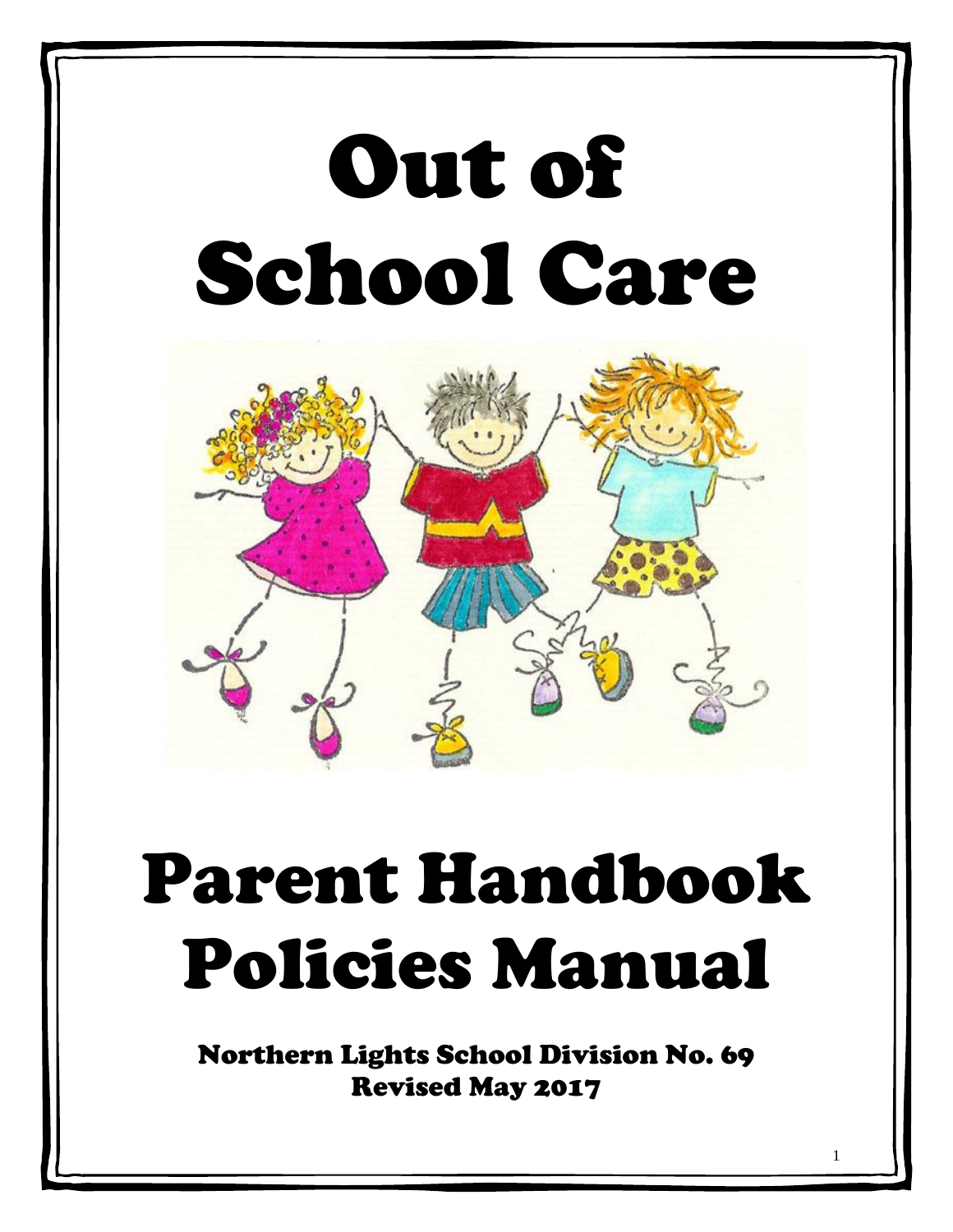#### Introduction

Northern Lights School Division offers Out Of School Care Programs for families in need of child care surrounding school hours. To be eligible for this program, children must be at minimum enrolled in Kindergarten. The goal of the Out of School Care Program is to fulfill a need for quality child care for families in our communities. Out of School Care is available throughout the school calendar year - and may be offered before school, after school and on Non School days. Pending staff availability and need we may also offer Out of School Care during school holidays. (Christmas, Spring Break)

The policies and guidelines outlined in this manual have been established to ensure that the experiences of the children who attend our programs are positive and safe. All parents are required to read and understand the policies and guidelines outlined in this manual and must acknowledge having done so by signing where indicated on their child's registration form.

Parents are invited to bring forth any questions or to discuss any concerns they have regarding the operation of this program and/or the well being of their child, with the Division Coordinator.

#### Registration Procedure

Online registration forms can be found at [www.nlsd.ab.ca](http://www.nlsd.ab.ca/) . Prior to attending Out of School Care programs parents must read the parent handbook and complete an online registration form for each child attending the program. A new registration form must be filled out at the beginning of each school year. Incomplete registration forms will not be accepted. Online registrations are accepted on a first come first served basis. In order to secure a space for your child you must complete the online registration form and pay the deposit on School Cash Online. Casual Care spaces may be available if space permits, please check with your school. In the event the program is full to capacity, full time registrants are accepted first.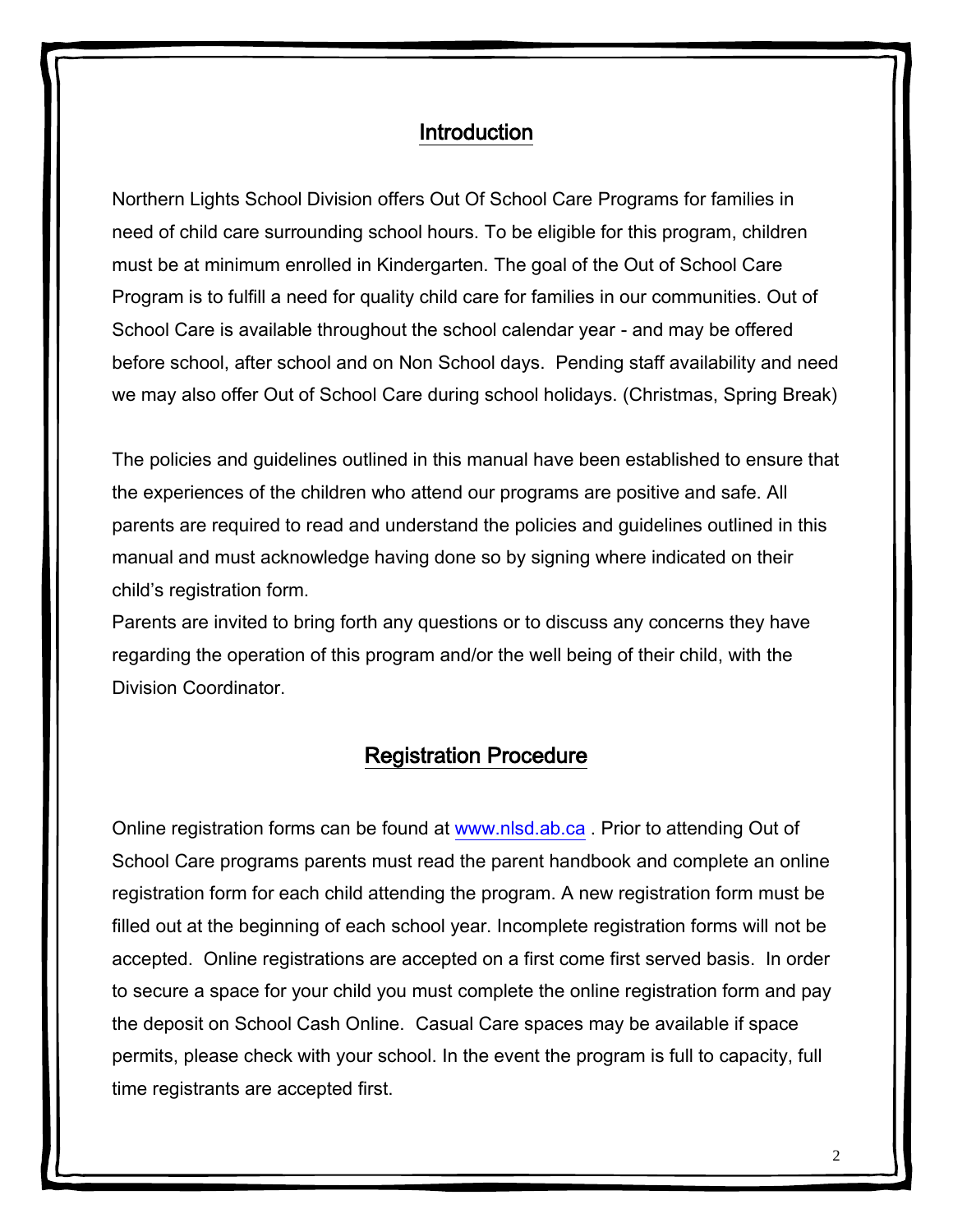# Fees and Payments

Out of School Care is a non-profit program. Program salaries, supplies, and administrative costs are supported by the user fees. (Fees are subject to change) Please see attached flyer for the current fee structure for your school. All payments must be made on School Cash Online. Please see link at [nlsd.ab.ca.](../2015-2016/osc/OSC%20Reg/Reg%20forms%20-word/nlsd.ab.ca) Parents are reminded all payments are to be made PRIOR to the child starting the program and receipts for income tax purposes are available on your School Cash Online account.

#### IMPORTANT NOTE TO PARENTS:

The Government of Alberta has a child care subsidy program available whereby a portion of, or all of your Out of School Care Fees may be subsidized. There are a number of factors that determine if a family would qualify. Forms are available online at [www.child.gov.ab.ca/childcaresubsidy.](http://www.child.gov.ab.ca/childcaresubsidy) There is also an estimator tool on this website that will let you know how much, if any, of the subsidy you qualify for.

Upon registration, families are required pay to fees.

- Users: must provide first & last month's fees (equal to monthly user fees)
- Subsidized Users: with approved funding, must provide last month's fees only, prior to attending. Subsidized users are required to pay the balance between average monthly fees and child subsidy prior to the first of the month. \*\*Subsidized users - Last month fees for subsidized users will be held to cover any outstanding fees and will be returned to you after your last day of care and once the program receives final payment from subsidy. \*\* Please note subsidy is approximately 4 months behind processing documents so refunds may take up to 4 months to receive from last day of care.
- Casual Care Users: must provide \$153.00 last month payment which will be held until the last month of care. Once days have been registered and paid for they are not transferable or refundable.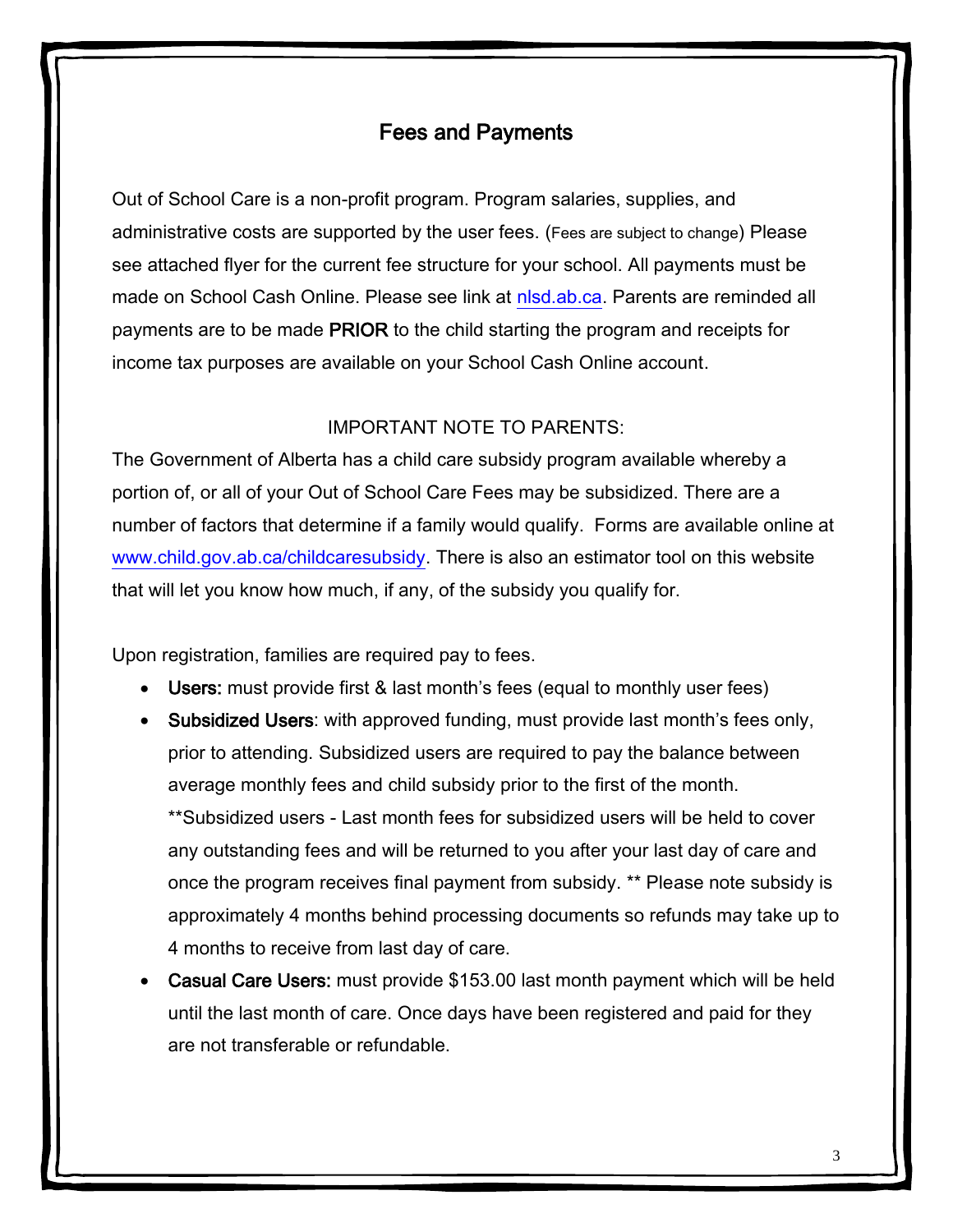Casual Care is based on availability. Please check with your site to check availability prior to purchasing a Casual Care pass on School Cash Online. Site Supervisors will confirm availability. We understand last minute meetings and unforeseen circumstances arise. Please feel free to check with the Site Supervisor for last minute care, but please note space may not be available.

OSC requires 30 day written notice to withdraw from Full Time Care. (AM or PM) Once the OSC receives 30 days notice you will be entitled to your deposit/last month fees back. (Provided you have no outstanding fees owing). You may withdraw anytime throughout the school year by providing 30 days notice.

Once you have registered and paid your deposit in June for the upcoming school year, you may withdraw prior to August 31 and be refunded your full deposit. (Subsidy deposit or First/Last month fee deposit) If you withdraw on or after September 1, you will only be refunded your last month fee deposit, provided you have given 30 days written notice.

# Procedure For Attending Out of School Care

Once a registration form has been submitted and payment has been at School Cash Online, a child may begin attending the program. For after school care when the last bell of the day rings children will go, with their personal belongings, directly from their room to the designated Out of School Care area. If a child arrives at the program without prior arrangements, he/she will not be denied care. Staff will call parents and keep a record of child's attendance; payment will be due prior to the child returning to the program again. Parents are reminded all payments are to be made PRIOR to the child starting the program.

### Failure To Notify of Absence

In the event a fulltime or casual care user is absent on a scheduled day parents must notify the program or a \$25.50 fine will be issued  $(1^{st} - 3^{rd}$  Offence). Fines will increase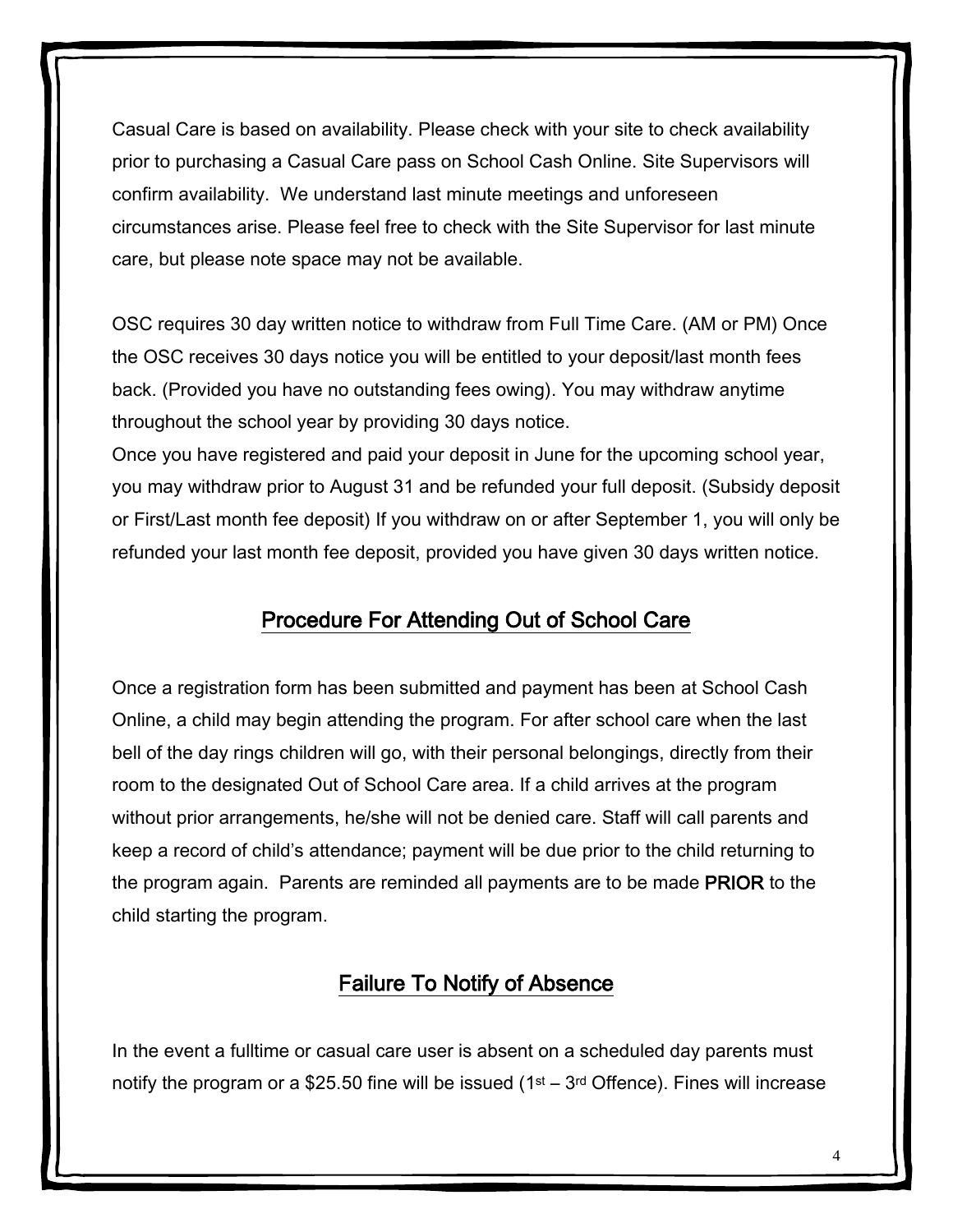to \$50.00 for the  $4<sup>th</sup> - 6<sup>th</sup>$  offence. Once a  $6<sup>th</sup>$  offence is reached, parents will be required to attend a meeting with the Division Coordinator prior to your child returning to the program. All additional offences will incur a fine of \$100.00, which must be paid at School Cash Online prior to your child returning to the program. Continued failure to notify may result in services being revoked. Please note this policy is for the safety of your child. If we are expecting your child, and haven't been told otherwise, we are still responsible for your child. Miscommunication occurs and a child may go on the bus when they are to be attending Out of School Care.

### Late Payment of User Fees

Due to increased late monthly fee payment we have had to enforce an automatic late payment charge for monthly users. Fees are due before the first day of the month. An automatic \$25.50 late charge will be added to your monthly fees, and must be paid on School Cash Online, if payment is not received at OSC before the first day of the month. An additional \$5.00/day will be added every day after, until monthly fees are paid in full. If late payment of monthly fees continues the parent will be asked to withdraw their child from the program. This applies to monthly subsidized users as well.

#### Late Pick Up Fees

Parents arriving after the program closes will be charged a late fee of \$10.00 for each ten minute period (or portion thereof) per child for  $1<sup>st</sup> - 3<sup>rd</sup>$  offences. \$20 for each ten minute period (or portion thereof) will be charged per child for  $4<sup>th</sup> - 6<sup>th</sup>$  offences. Late fees are to be paid at School Cash Online prior to child returning to the program. Continual late pick up may result in services being revoked.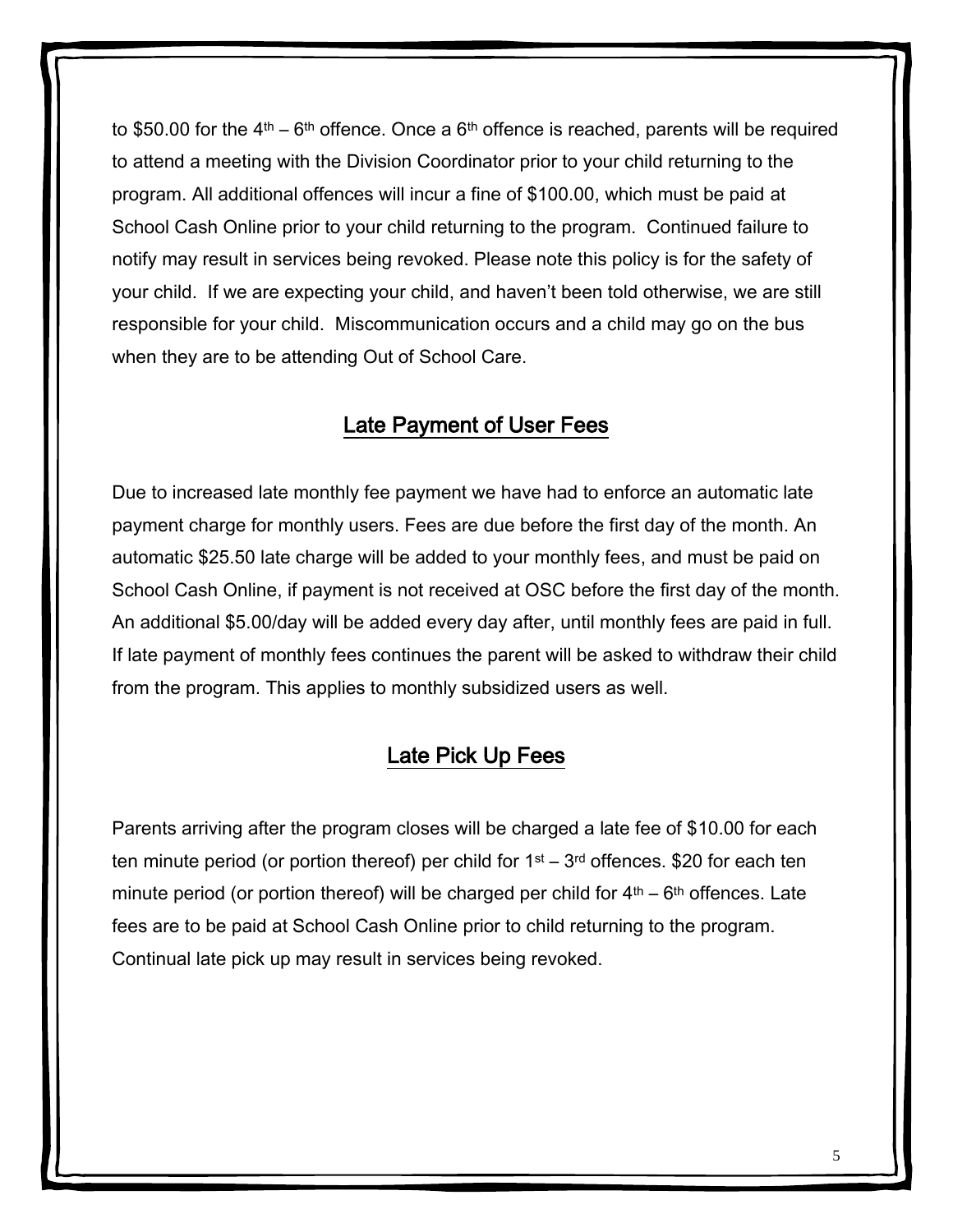# Release of Children

To ensure the well being of all children in the program, times of arrivals and departures will be clearly indicated on a Sign In and Sign Out Form. Parents are responsible for signing their child(ren) out of the programs, excepting in the following situations:

Procedure for Release of Children:

- 1. Children will only be released to the parent of guardian of the child, or to the person(s) designated on the registration form. Parents accept full responsibility for their child/ren once signed out of the program.
- 2. Written documentation is required if a parent requests that their school aged child/ren sign themselves in and out of Out of School Care for the sole purpose of meeting their parents at home. Documentation must include the times the child will be arriving or leaving the program, method of transportation, and must state that the parents accept full responsibility for their child/ren once signed out of the program. Documentation must also include a statement of intent stating the child will not be home alone, the child is leaving the program to go directly home, and the parent or designate will be there once the child arrives.

# **Staffing**

Out of School Care staff will be hired in accordance with Northern Lights School Division child care standards. All staff will be required to have a Criminal Record Check completed. Staff must also possess a valid First Aid Certificate. If teenaged staff are present assisting the staff, they are not left alone with the children, but are there to assist with planned activities such as crafts, games, or sports.

If seven or more children are attending the out of school care program, there shall always be 2 supervisory staff in the building. A third staff will be on duty if there are 25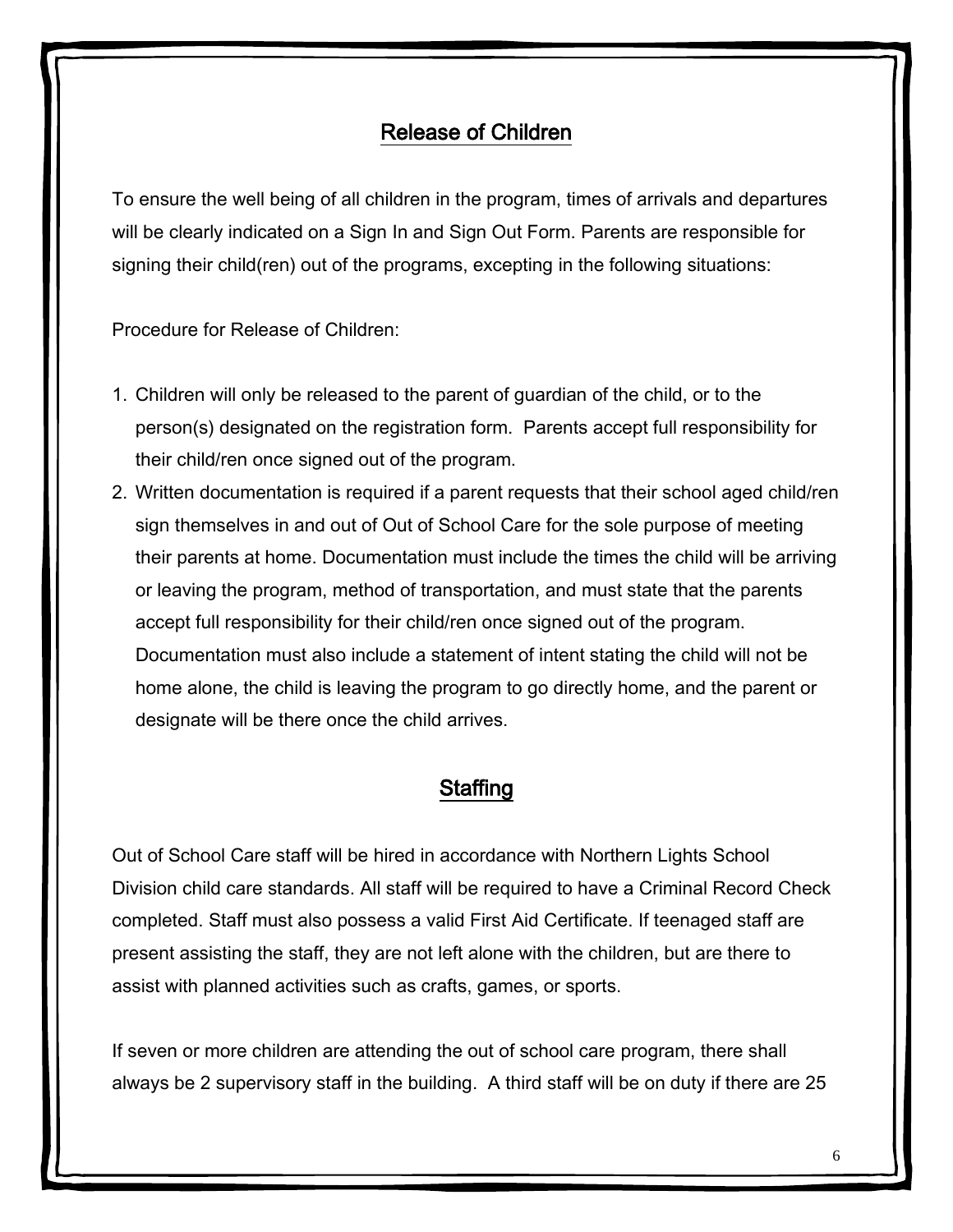or more children attending. The Out of School Care program will offer a variety of age appropriate activities such as arts and crafts, sports, reading, toys, and games.

#### **Facility**

The indoor play space will be clean, in good repair, well organized, and meet the needs and interests of the children. The outdoor play space will be a healthy, safe, and secure environment that provides a choice of activities.

Each program will have a designated area for administration, and a designated area for children to keep their personal belongings. Each program will have access to washroom facilities and telephone.

# **Equipment**

All equipment will be age appropriate and meet the needs of the children enrolled. Equipment will be in good repair, safe, clean, and offer sufficient challenge to encourage meaningful involvement by the children. Equipment will encourage the development of small and large motor skills, social and emotional skills, cognitive, and creative skills. Equipment will be available and within reach of the children, be arranged to encourage small group activities, as well as to provide areas for quiet and solitary activities.

### Health and Emergency Procedures

A first aid kit will be on site at all times, and will be taken when children move to another area or outside, along with the children's registration forms.

The program will be closed if there is a threat to the health and/or safety of the children (fire, failure of plumbing or heating, epidemics, flood, extreme weather, or other emergency conditions)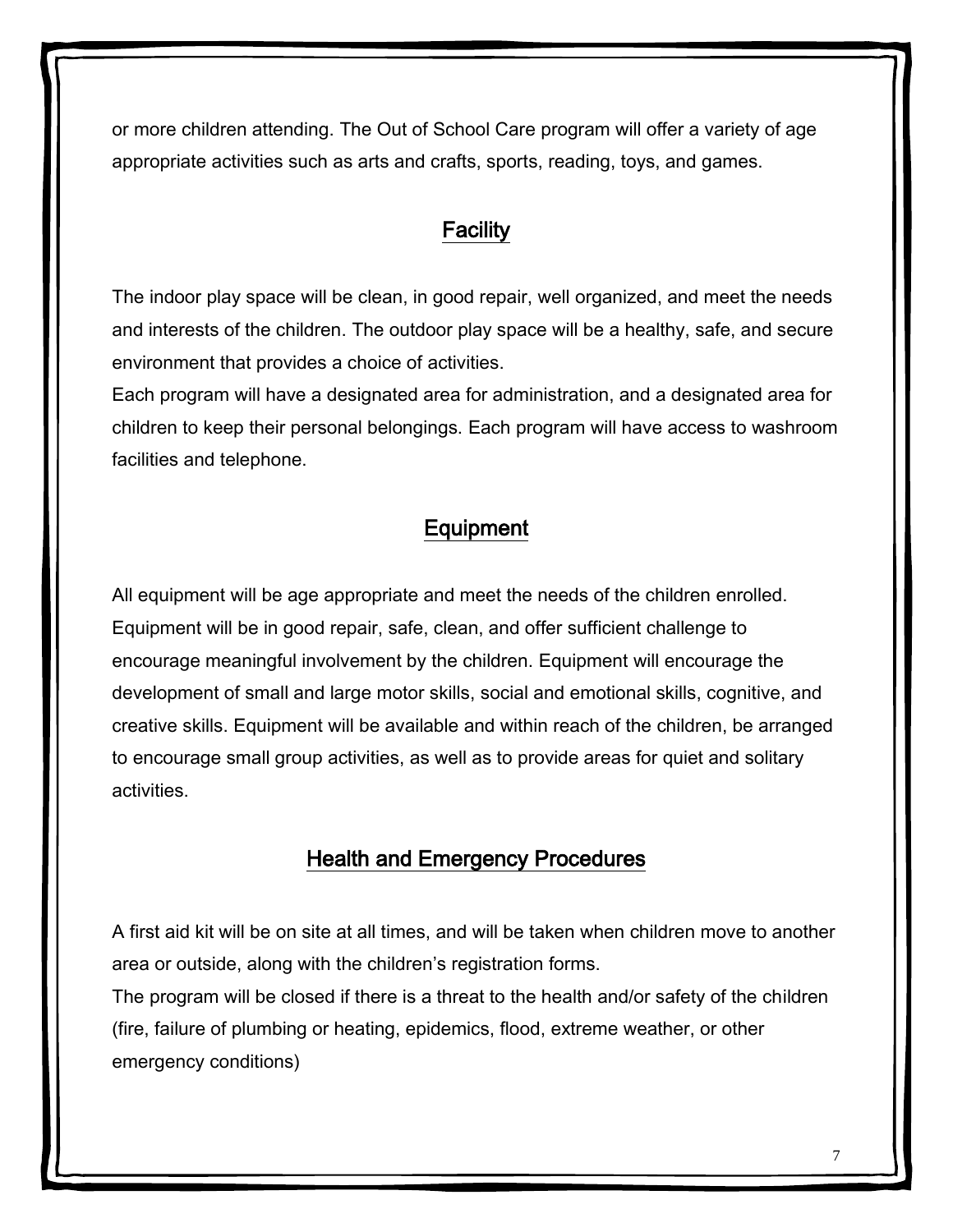During the winter months, in the event of blizzard conditions or severe wind chill, Out of School Care may not operate when conditions warrant the cancellation of buses and/or regular school classes as per Northern Lights School Division policy. Full time users will be notified of any program closures.

# Emergency Evacuations and Fire Procedures

Supervisors will be familiar with the school's fire drill / emergency evacuation procedures. A copy of the evacuation plan will be posted in each program's classroom or area.

Fire drill procedures will be regularly practiced as follows:

- children will line up in an orderly fashion
- Staff 1 will check room for children, close windows and doors.
- Staff 2 will take program registrations, attendance sheet, first aid, do a head count, and proceed to designated outside area.
- Staff 2 will take attendance once outside
- All will return to room only when it is clearly safe to do so
- In the event where the children cannot return to the program, parents will be notified and arrangements will be made to have them picked up

### **Clothing**

Children must have indoor shoes to attend the Out of School Care Program. Proper clothing is essential for your child's comfort, health, and safety. Regular outdoor play is part of the program during summer and winter and children will require clothing for the day's weather. Children may go outdoors if the temperature is above -25 degrees. Time outdoors may be limited dependent on the temperature.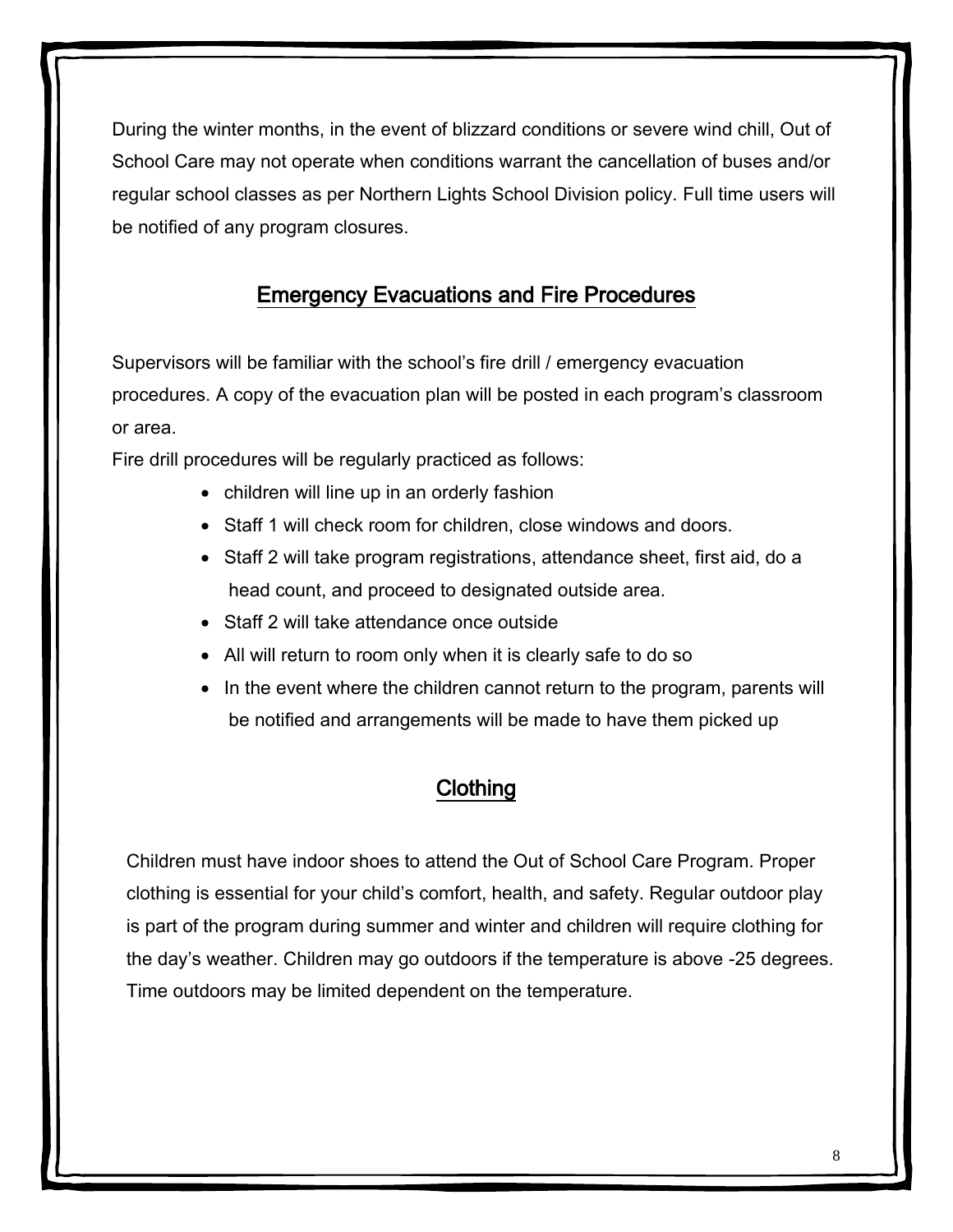### Meals and Snacks

Parents are responsible for providing their children with all necessary snacks and meals while attending Out of School Care. As part of our efforts to promote a healthy lifestyle, we ask that the snacks and meals consist of healthy foods from the Canada Food Guide food groups. A healthy drink is also necessary - milk, chocolate milk, 100% juice, or water. Unhealthy snacks and drinks will be returned to parents upon pick up of their child.

Food containing peanut, nut, or fish products may or may not be allowed. Please check with your child's school policy regarding these foods.

### Application of Sunscreen and Bug Spray

Any time skin is exposed to the sun, especially during the summer and when the weather is warm, we ask that children come to the program with sunscreen already applied on exposed skin. An additional bottle of sunscreen (labeled with the child's name) may be left in child's cubby for re-application later in the day. We are unable to administer any sunscreen without signed consent from parents.

We consciously avoid or minimize exposure to mosquitoes; however, we cannot guarantee that locations for play are mosquito-free. Therefore, parents may wish to send a bottle of Insect Repellent for your child. We are unable to administer any bug repellent without signed consent from parents. Parents are asked to sign a Consent Form at the time of registration.

#### **Medication**

Medication will not be administered by Out of School Care staff, with the exception of emergency medication (ie. Epi-pen, asthma medication). Parents are required to leave detailed instructions on how to administer any emergency medication. The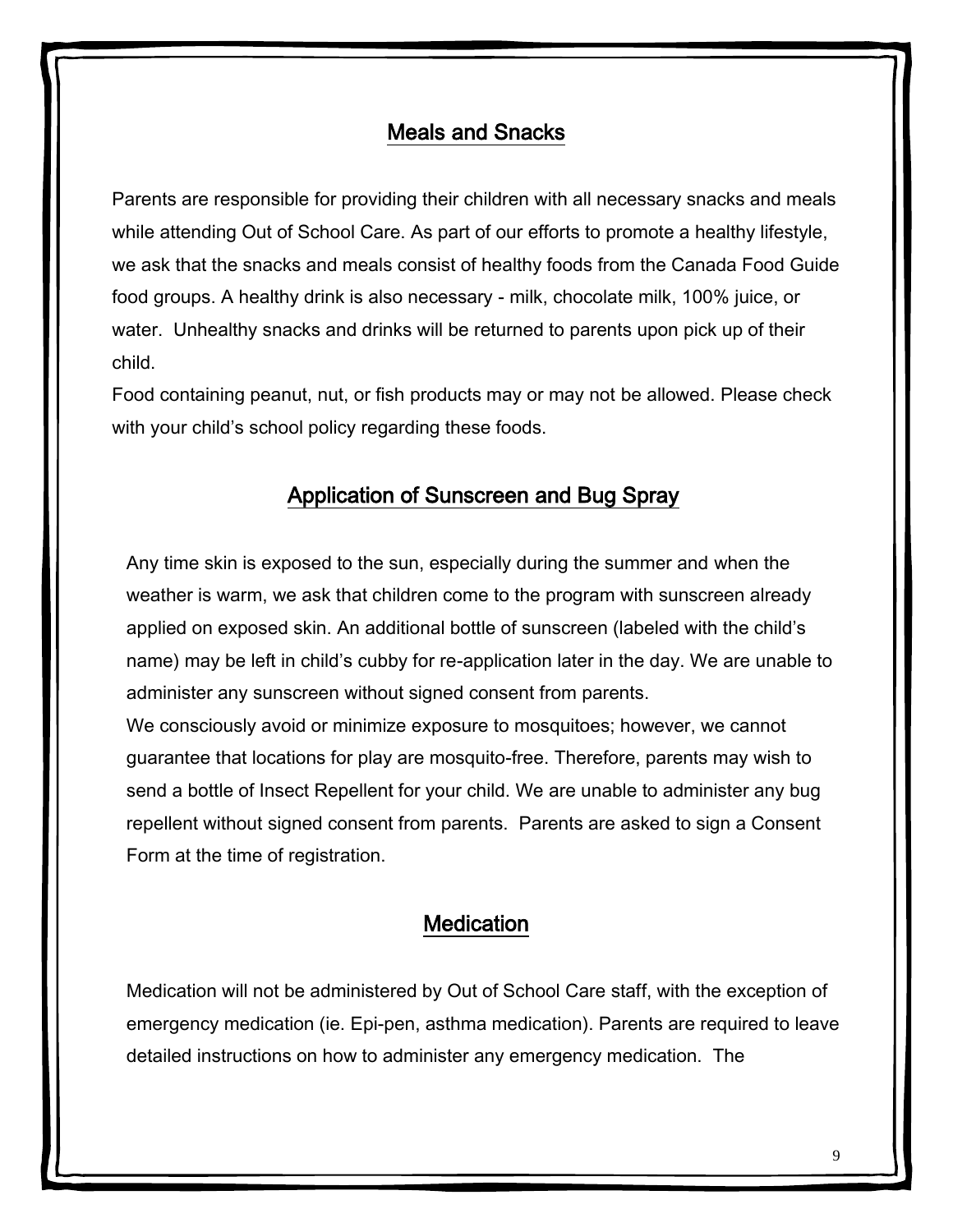emergency medication and special instructions will be kept with the First Aid Kit in an area not accessible to the children.

#### Communicable Disease

If it is suspected that a child has a communicable disease (i.e. pink eye, measles, mumps, chicken pox, tuberculosis, etc.), the child will be isolated, under supervision, from the other children in a quiet, separate area. The parents will be notified and the child must be picked up from the school immediately. A staff member will contact the local Health Unit and follow the recommended response procedures.

#### Lice

If there are suspicions that a child may have lice, the child will be taken aside and checked for lice by one of the staff members.

If nits and/or live lice are found, parents will be notified and must pick up their child immediately, and have treatment applied that same day. A letter from the Health authority will be given, showing treatment and explaining lice.

The child may return to the Out of School Care program after there are NO live lice or nits. When a child is sent home upon finding lice or nits, a letter will be sent home with all children in the program stating that lice was found. All recommended cleaning procedures on the toys and equipment in the Out of School Care program will be followed.

#### Out of School Care Transition Procedures

#### Arrival

Children need a warm, welcoming, and pleasant atmosphere to make the daily greeting routine a happy one. Kindergarten and first graders need special consideration for their safety as they transition from classrooms to Out of School Care.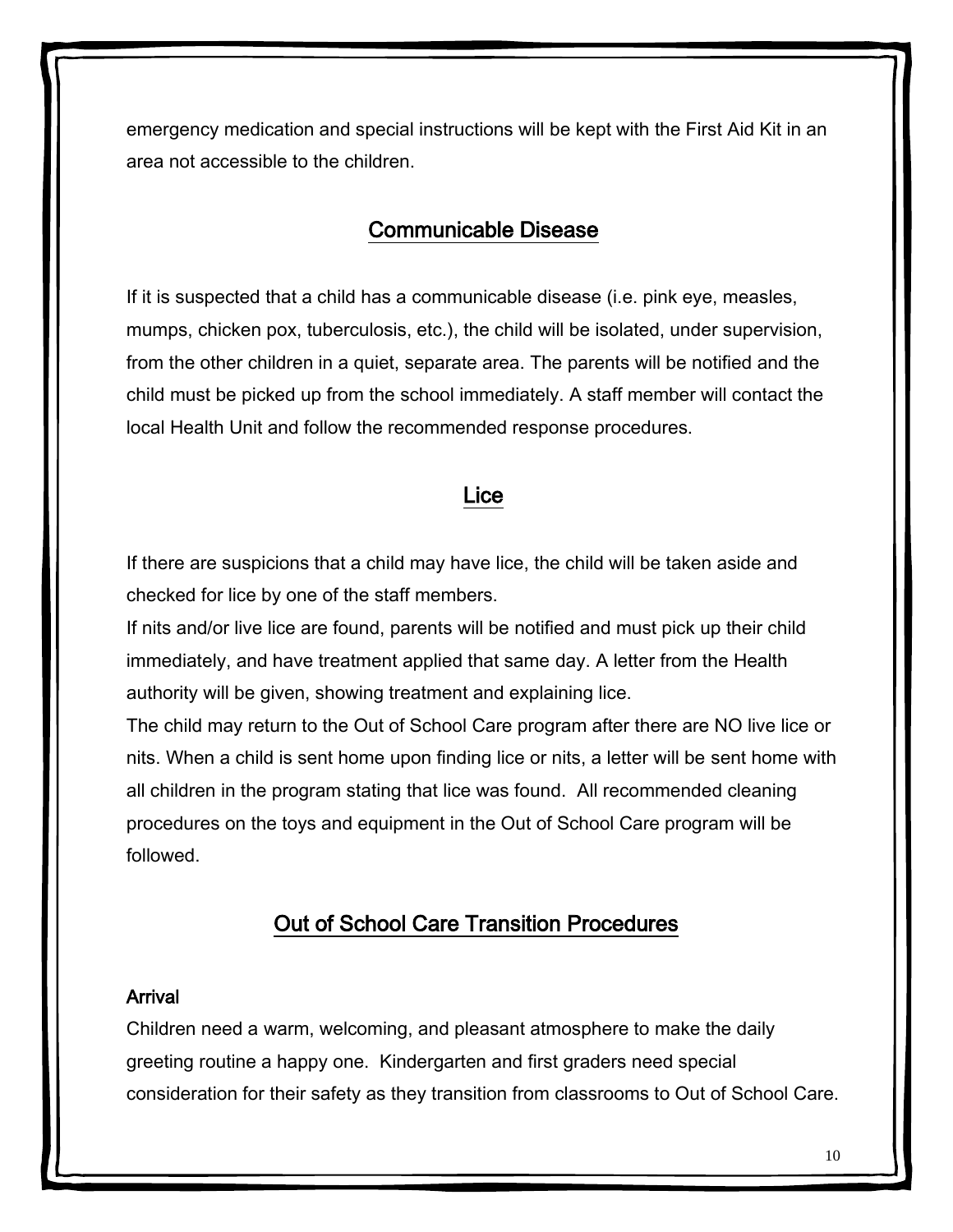Although older, school age children are more independent, they still need to feel welcome and an active part of their afterschool program. Arrival is a time when program staff can check in with the children to get a sense of how their day has been. It is during this time that the adult determines how each child is feeling after a day at school and can then respond to the children's needs in an appropriate manner.

#### Changing Activities

Staff will encourage the children to clean up their previous activity before moving on to the next.

#### Changing Rooms

Transitioning to a different location in the building often causes problems for school aged children. Staff will plan effective transition activities for the group to decrease the amount of time it takes to line up and move as a group. Gathering students by grade level or interest in activity assists with speeding up the transition. Staff may also time the group as they line up and move to the new room. Staff and students can track the times on a chart, encouraging the students to beat the current best time.

#### Snack Time

Snack time provides staff and children with a social time when they can form strong relationships while conversing at the table. Often the conversation at snack can become very informative and can lead to ideas for play and project experiences. Free flow snack is ideally suited for school age children. Free-flow snack means that not all children in the program eat snack at the same time. Children are not always ready to eat at the same time, for various reasons, and in situations where it can be accommodated; a free flow snack time can be an appropriate way to meet the nutritional needs of the children without interrupting their play. A free flow snack allows the children to determine when they will eat, within a certain time frame. This allows for a longer period of uninterrupted free choice play time. Children go to the snack table when they are ready and when a space is available. As with any type of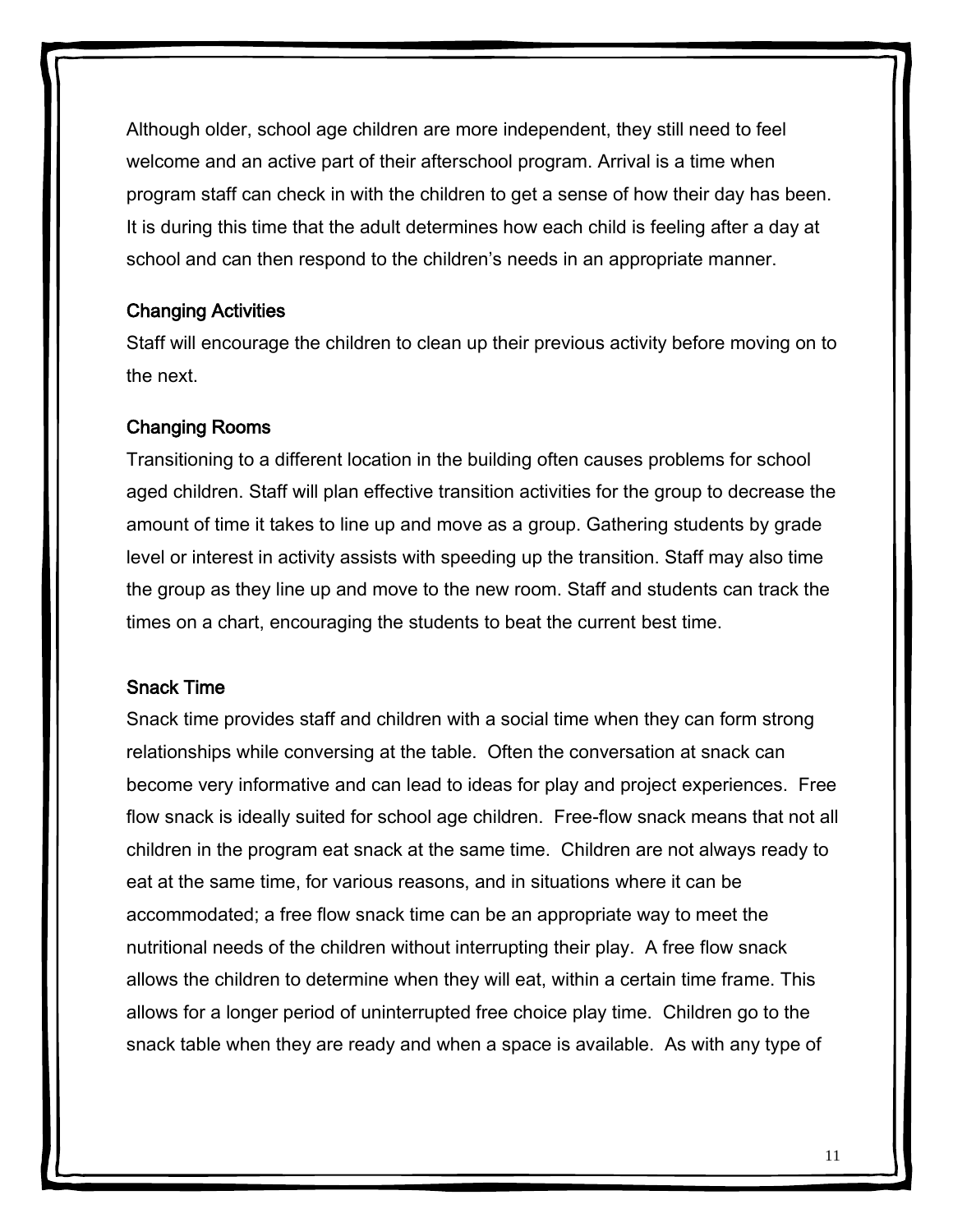snack or meal time situation, the children would be seated while eating and would follow the required health and safety procedures.

#### Departure Transitions

Children thrive on having a consistent routine. In order to guarantee safety of the children during the transition between school and afterschool care and to adequately maintain the continuity between parents, school, and caregiver, recording attendance is a necessary requirement of the program. Procedures for absentee notification are in place. Authorized adults must sign the child out. In cases where children are bussed home, caregivers will escort children to and from the bus. Departure time also provides program staff with the opportunity to chat with parents or other family members. It is at this time when staff can share information with the parents on the child's day and parents can share any relevant information with the program staff. It is important to remember that this is often a very hurried time of day for parents and for staff so if there are any issues of concern to be discussed it is better to set up a mutually convenient time to discuss them.

# Child Guidance

Children are entitled to a pleasant and harmonious environment during their attendance in the Out of School Care program. Children will be expected to behave with the same rules of respect that their school provides. The Staff will give children clear, simple, and consistent guidelines to follow. The activities provided, as well as the Staff's words and actions will be purposefully designed to promote positive behavior.

If a child is having difficulty:

- Staff will remind child about the guidelines for behaviour
- Alternate choices may be offered
- Assistance in problem solving will be offered
- The use of equipment may be limited
- A time away may be given if child continues to disrupt others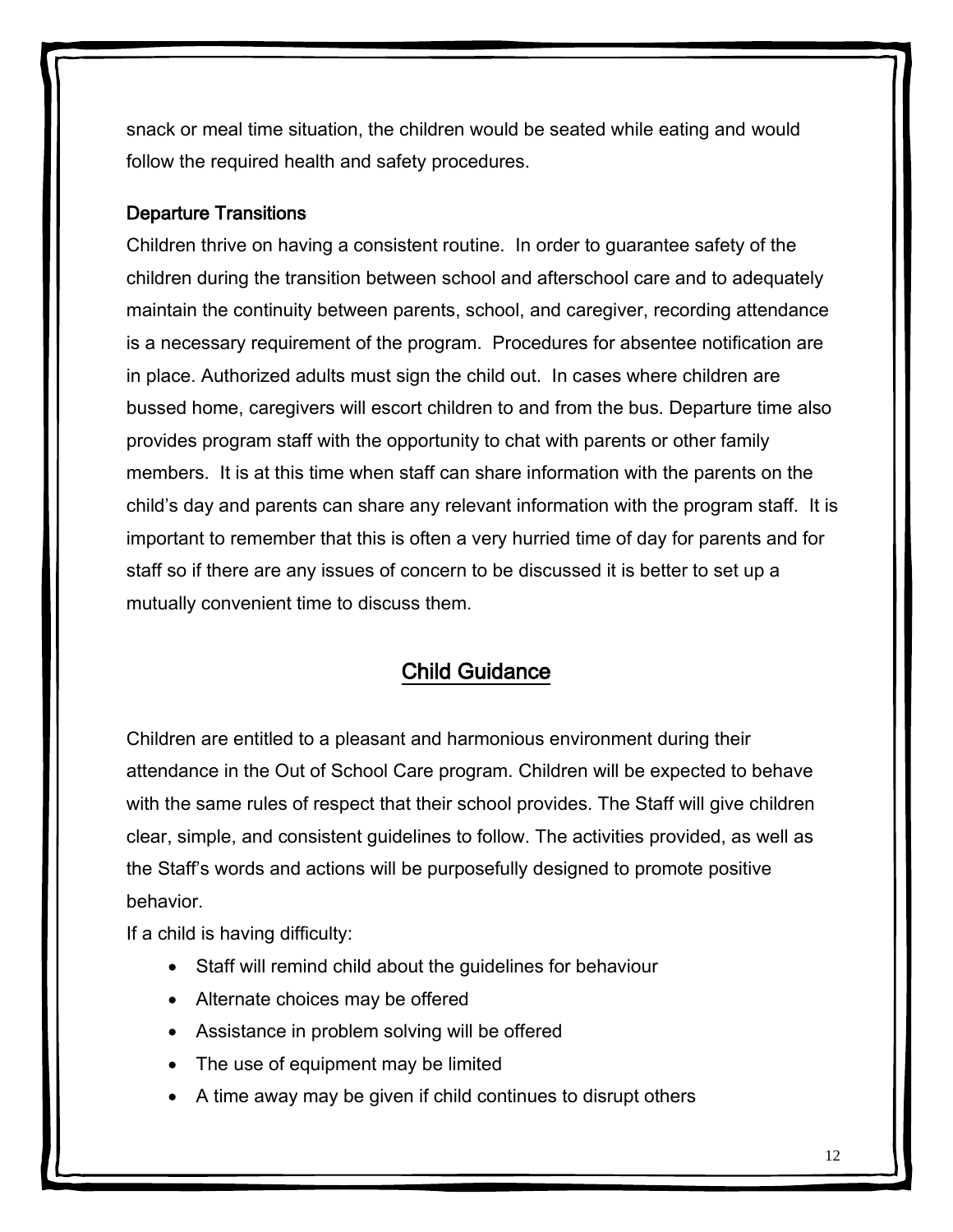In the OSC the goal is to assist the children in developing friendship skills and have opportunities to demonstrate caring and make a contribution to others. They learn to express their feelings in socially acceptable ways and show respect and a positive caring attitude toward others. Specifically, children will be supported in a kind and caring manner to:

- Develop positive attitudes and behaviors towards others
- Accept and practice responsibility
- Demonstrate and practice independence
- Experience and express feelings in socially appropriate ways
- Demonstrate awareness of qualities such as sharing and turn taking, that contribute to positive relationships with family and friends
- Contribute to group activities in a cooperative manner

If a child continues to have problems with no resolution, parents will be contacted to become involved in helping solve the problem.

The Site Supervisor may consult the Division Coordinator for assistance in implementing a behaviour plan if necessary. If inappropriate behaviour continues and all other steps have been exhausted, parents may be asked to find alternate care for the well being of the child and the program.

#### Illness

Each child must be in a state of health to attend Out of School Care.

They must be able to go outdoors, and take part in active play. The common cold is always cause for debate. If your child has a mild cold, with no alteration in their activity level or behavior, they may be healthy enough to attend. As per government licensing regulations [\(http://www.child.gov.ab.ca\)](http://www.child.gov.ab.ca/) a child should remain at home if any of the following occur:

If your child has a fever

• if your child has a harsh, dry, or forced cough, or a "croupy" cough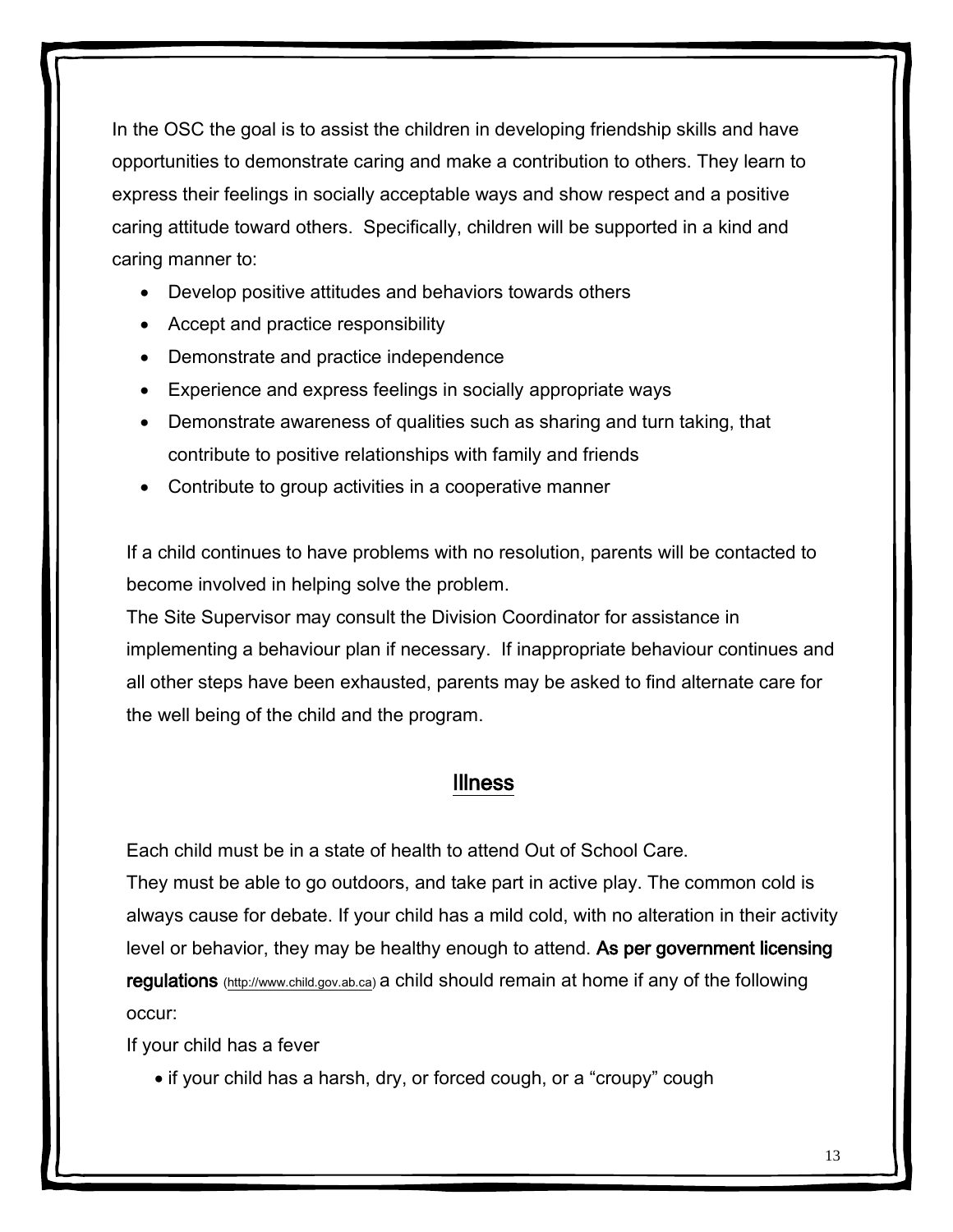- if your child is congested to the point it is altering their activity
- if your child is pale, tired, crying, not eating very well, complaining of a sore tummy or head, is laying around, or has diarrhea
- is suffering from a communicable disease

As per government licensing regulations [\(http://www.child.gov.ab.ca\)](http://www.child.gov.ab.ca/) if a child becomes ill during the program, the parents or guardians will be notified promptly, and the child must be picked up promptly. The child will be removed to a quiet area to rest until parent/guardian or designate arrives. A child who is exhibiting any signs of the following symptoms:

- Vomiting;
- Fever (temperature greater than 38 degrees Celsius)
- Diarrhea; and/or
- A new and unexplained rash or cough;
- Requires greater care and attention that can be provided without compromising the care of the other children in the program;
- Has other symptoms that leads a staff member to believe that the child poses a health risk.

When a caregiver knows or has reason to believe a child is ill the child's parent will be contacted to arrange immediate removal from the program premises.

Prior to returning to the program, the caregiver must be satisfied that the child no longer poses a health risk to others. The child must be symptom free for at least 24 hours or the parent can provide a note from the child's physician prior to return to the program.

# Accidents and Emergencies

Every precaution will be taken to keep all children safe, however, should an accident occur, the Out of School Care program, its staff and Supervisors cannot be held responsible.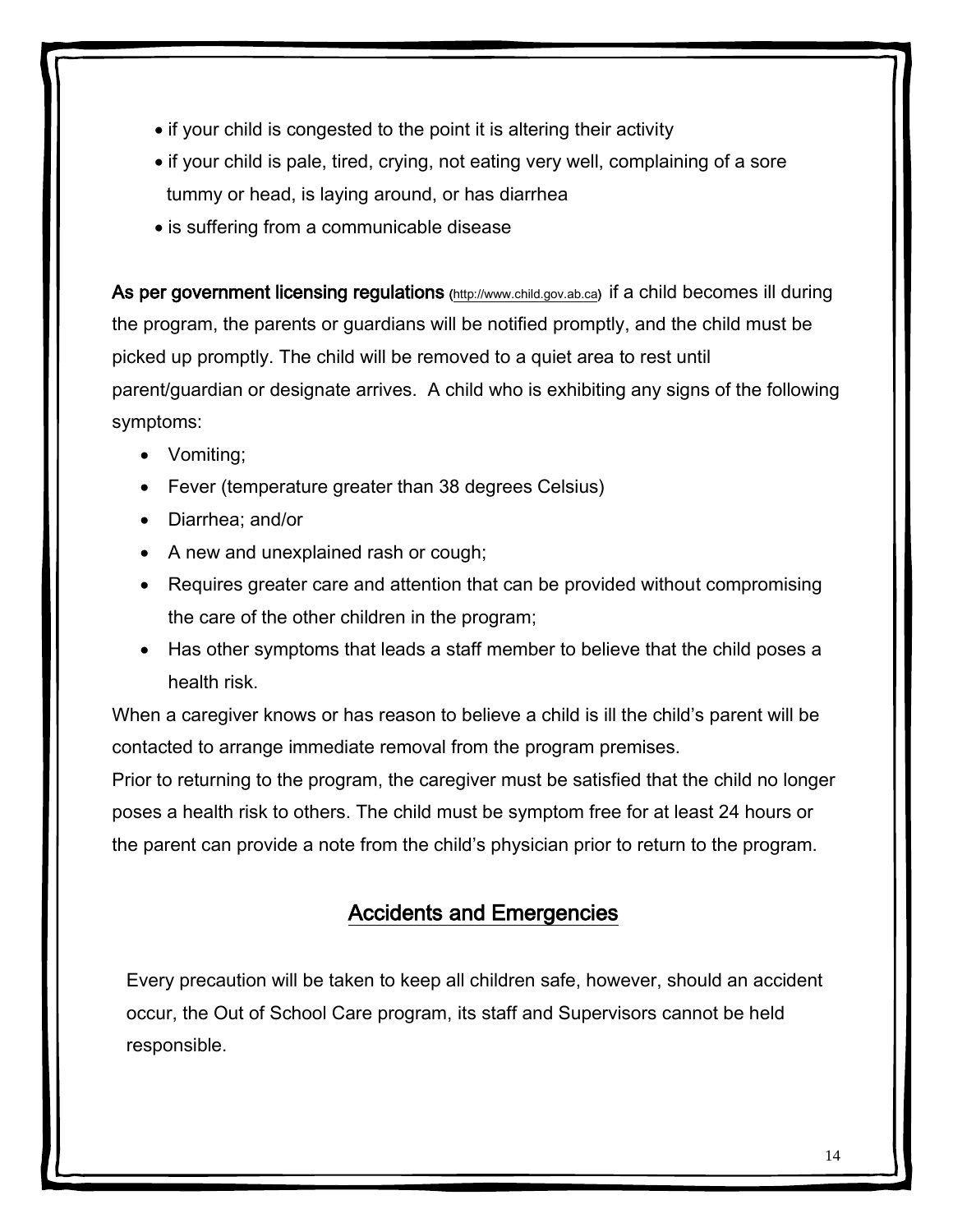In case of an accident, first aid procedures will be applied as necessary. Parents will be contacted (or emergency designate if parents can't be reached) It will be at the Supervisor's discretion, as per his/her first aid training, as to whether the injury requires immediate medical attention. If it is necessary for the child to be transported to the hospital by ambulance, staff will go with the child if a parent/guardian has not yet arrived. The parents/guardians will be responsible for ambulance costs. Staff will complete an accident report, to be read and signed by parent(s).

#### Child Assistant Requirements

Children attending school with an educational assistant due to physical/developmental/behavioural disabilities are also required to have an aide while attending the Out of School Care program. Support may be provided through the program for this. Please contact the Site Supervisor for more details.

### Grievance Procedure

Although the NLSD Out Of School Care Program makes every attempt to offer the highest quality care to all children and families, there may be occasions when parents have concerns about particular events, situations or staff.

All concerns brought forward to the Division Coordinator, Site Supervisor or staff will be addressed in a timely manner.

- Parents are encouraged to talk to their child's direct caregiver and OSC Site Supervisor as a first point of contact.
- If they have tried this without satisfactory results, or if the concern is serious enough to warrant immediate administrative review, parents are encouraged to contact the Division Coordinator.